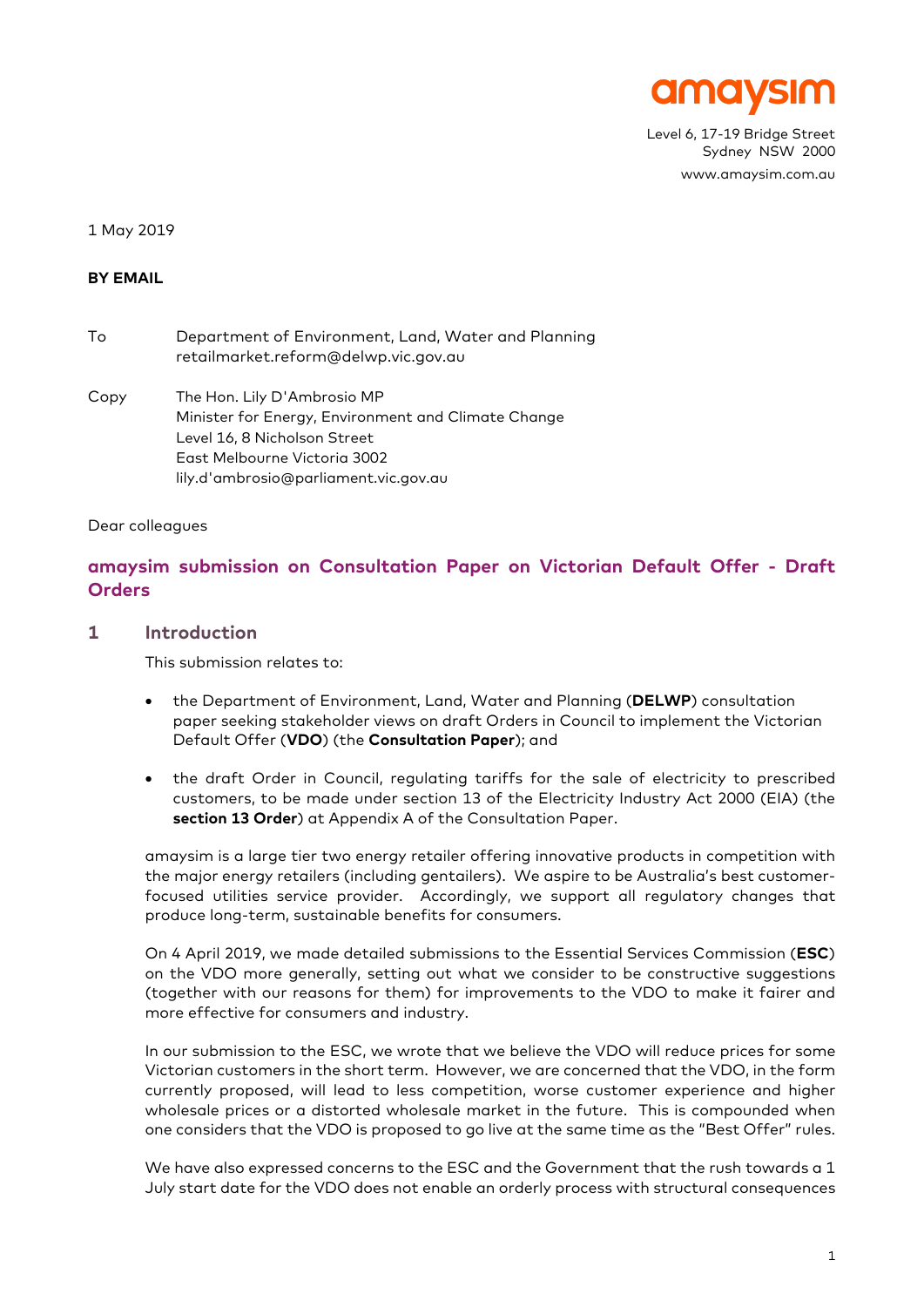

and will artificially suppress the underlying costs faced by small retailers, causing prices to rise in the medium to long-term.

amaysim stands by those submissions. In this submission, we have sought to provide our specific comments on the Consultation Paper and the section 13 Order rather than repeat our submissions to the ESC. However, there is naturally some cross-over with our submissions to the ESC.

For completeness, we note that we do not make any submissions in relation to the proposed order under section 35(3B) of the EIA.

We would be delighted to discuss this submission with you directly.

## **2 Our submissions on the Consultation Paper**

## **2.1 Question 1: Is the objective in clause 3 of the draft section 13 Order clear and appropriate?**

amaysim agrees that the objective in clause 3 sets out the Government's objective for the VDO, as per the Second Reading Speech. In principle, we support the objective itself but consider it would benefit from refinement to ensure that it does not have unintended consequences.

To improve the appropriateness and clarity of the objective, we recommend that the objective should be re-worded along the following lines:

"The objective of the Victorian default offer is to provide a simple<sub>r</sub> and trusted and reasonably priced electricity option which is priced at a fair, reasonable and commercially viable level that safeguards consumers unable or unwilling to engage in the electricity retail market, while:

- (a) promoting innovation and competition in the long-term interests of Victorian consumers; and
- (b) preserving the benefits available to Victorian consumers who are able and/or willing to engage in the electricity retail market."

We explain these recommendations below.

## • **New sub-paragraph (a)**

As per our submission to the ESC, we are concerned that the VDO may have the unintended effect of lessening competition in the Victorian electricity market and stifling product innovation which would otherwise meet the Government's objective of encouraging "simple" energy products.

In summary, we submitted to the ESC that:

o the VDO would exacerbate the difficulty that tier two retailers face in competing with the "big three" gentailers. This is because the VDO cost-stack is inappropriate for tier two retailers who are price-takers in the wholesale market and rely on often vertically integrated generators to supply them with hedges. The VDO in its current form and absent other reforms may distort the electricity market in the medium and long-term by causing a number of tier two retailers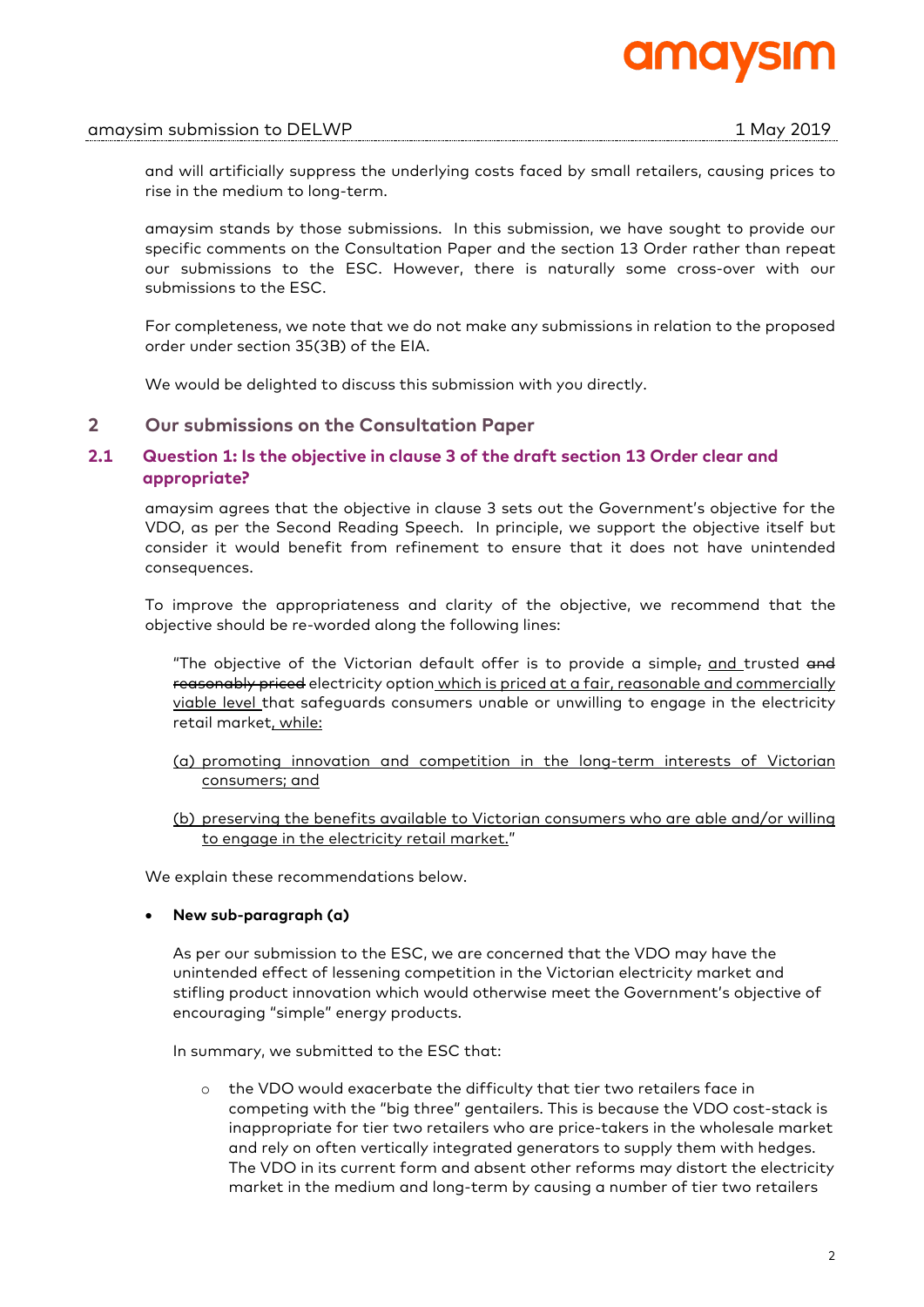# mol

to exit the Victorian market, ultimately lessening competition. Several other submissions to the ESC, including the ACCC's submission, identified concerns about the implications for competition and the long-term interests of consumers; <sup>1</sup> and

o the VDO, by imposing a regulated operating cost structure, effectively disincentivises retailers from any further investment in customer service or other innovative features which would improve customer experience and hopefully encourage product simplicity. The ACCC also expressed concerns about the effects on non-price competition and innovation in its submission.2 We believe our new subscription energy product available in Victoria (https://www.amaysim.com.au/energy) is a good example of the type of innovation which the Government should be promoting rather than discouraging. We have invested significantly in the creation, development, testing and release of this new product which has simplicity as its core value – consistent and transparent pricing, no tricks, no hidden costs and no preplanned price hikes. In fact, our tag line is "shockingly simple energy".

amaysim submits that a simple, trusted and reasonably priced electricity offer should not come at the total cost of innovation or competition and this is what our amendments seek to address (in language which is in keeping with the objective of the ESC to promote the long-term interests of Victorian consumers). There is a need to balance the two, and our experience in the mobile industry has shown that innovation and competition promote good outcomes for consumers, trust in retailers and product simplicity in the long-term.

# • **New sub-paragraph (b)**

In its submission to the ESC, the ACCC observed that "individual customers that were shopping around and benefiting from retail competition may disengage and end up paying a higher amount under a VDO … If consumers are encouraged to ask their retailer to be placed onto the VDO, this risks consumers missing out on better offers that are available in the market … Competition could be dampened if there is a smaller pool of engaged customers for retailers to compete for."3

amaysim echoes the ACCC's concerns. amaysim agrees that there are likely customers who are "unable or unwilling" to engage in the market but notes that this is the minority and not the majority of customers. In fact, ACCC data shows that in 2017, just over 5% of Victorian residential non-solar customers were on standing offers.4 The ACCC also states that in recommending a default offer in the Retail Electricity Pricing Inquiry (**REPI**), it envisaged that it should only be used by a "small number of customers".5

<sup>1</sup> ACCC submission to Victorian Default Offer to apply from 1 July 2019 - draft advice (**ACCC Submission**), page 2.

<sup>2</sup> Ibid.

<sup>&</sup>lt;sup>3</sup> Ibid.

<sup>4</sup> Australian Competition and Consumer Commission, (Restoring electricity affordability and Australia's competitive advantage), Retail Electricity Pricing Inquiry – Final Report, June 2018 (**ACCC Report**), page 25 at Figure 1.25.

<sup>5</sup> ACCC Submission, page 2.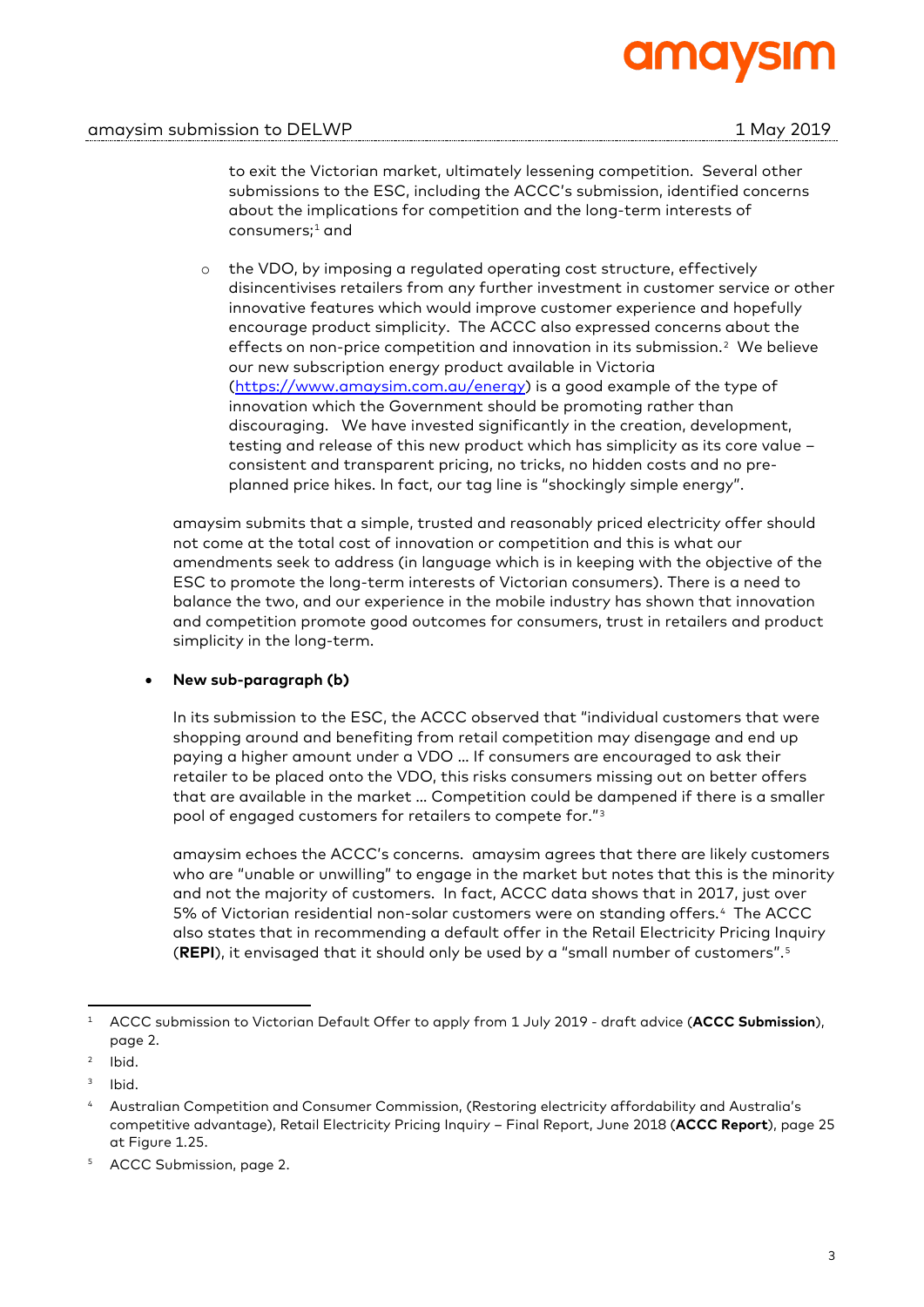

amaysim submits that those customers who are in fact willing and/or able to engage in the electricity retail market should not be worse off as a result of the VDO. This is what this amendment seeks to ensure. Again, there is a need for a balance between protecting a relatively small (but nonetheless important) number of disengaged customers and ensuring that, to use the ACCC's words, "the large number of current customers who are beneficiaries of competition" are not "worse off".6

## • **Additional pricing descriptors: "fair" and "commercially viable"**

amaysim notes that the Second Reading Speech and the ESC's Terms of Reference both point to the VDO needing to produce a "fair" price. We interpret this as being fair for both consumers and industry (the Terms of Reference refer to a "level playing field"), as a regulated price is inherently unfair if it is not fair for both the provider and consumer of the service. We believe that this is an important phrase that the Government has used in advocating for the VDO which has been omitted from the objective.

amaysim acknowledges that retail prices and margins of some energy retailers may be above the Government's expectations and some international benchmarks. However, the unique geographical layout of the NEM, concentration of most generating assets within a few gentailers, vast transmission distances and volatile weather patterns (which further exacerbate average versus peak usage) all contribute to Australian energy costs which are higher and more difficult to manage, comparatively, to those in other international markets. Against this backdrop, industry still makes energy services available to consumers. It cannot be expected to do so if it is not commercially viable. Our amendment seeks to clarify that the Government does not intend to make the retail price of electricity commercially unviable, as this may affect the quality and reliability of electricity which is at odds with the ESC's mandate to have regard to the quality and reliability of essential services.7

# **2.2 Question 2: Does Clause 6 of the draft section 13 Order adequately give effect to the VDO for the initial period from 1 July 2019 to 31 December 2019?**

amaysim accepts that the VDO, in the form proposed by the ESC in its Draft Advice, will provide a short-term price reduction for Victorian customers on standing offers. In the sense that clause 6 seeks to enshrine the ESC's Draft Advice into fixed tariffs per distribution zone during the initial period from 1 July to 31 December 2019, we consider that it "gives effect to the VDO".

amaysim notes that the Consultation Paper suggests that consumers who are not on standing offers comprising a flat tariff or a flat tariff with a controlled load will be able to "opt in" to the VDO. However, we are unclear as to where this right exists in the draft section 13 Order and consider that this comment and/or the order itself would benefit from clarification in this regard.

While this six-month initial period is relatively short, we submit that the impact of the VDO, if implemented in the form proposed by the ESC in its Draft Advice, will have a lasting impact on the Victorian energy market. To this end, we encourage the DELWP to consider the various submissions made to the ESC on the VDO which highlight some of the long-term

Ibid.

Essential Services Commission Act 2001 (Vic), section 8.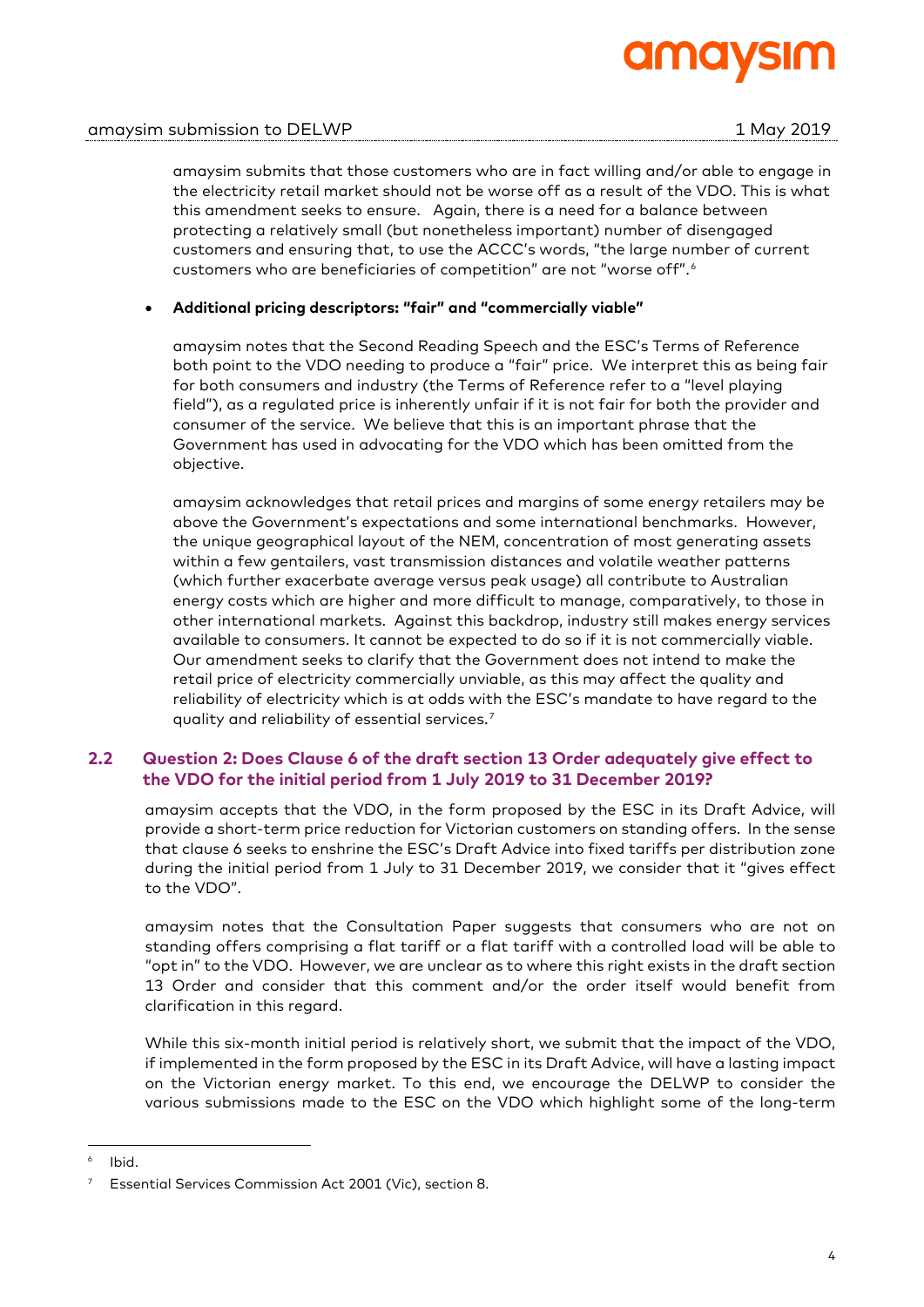

detrimental impacts to the Victorian energy market as a result of the implementation of the VDO in its current form.

In particular, we note the ACCC's concerns that the VDO is likely to result in decreased competition, disengaged customers and as a result "some retailers, especially those that have unconventional or innovative retail offerings … may find the Victorian market less desirable to enter."8

amaysim supports the ACCC's summary of the likely impact of the VDO (as currently proposed) on the Victorian energy market. With a compression of retail margins, we submit that the VDO ultimately will create long-term structural barrier to entry for new participants, resulting not only in a reduction in innovation and competition, but also a consolidation and dominance in the industry of the incumbent retailers and gentailers as smaller retailers exit the market unable to compete and operate profitably. To this end, we consider that the cost-stack proposed under the VDO take into consideration the different operating models and cost structures of gentailers and asset-light tier two retailers.

# **2.3 Question 3: Does clause 9 of the draft section 13 Order appropriately reflect the objective of the VDO?**

Subject to our comments on questions 1 and 2, amaysim accepts that the objective of the VDO may be achieved by the ESC determining prices for the VDO.

In respect of sub-paragraph (a), amaysim also accepts that 42 days is likely to be adequate given this applies where the ESC is simply setting a price (or price cap). amaysim also accepts that there is some benefit in ensuring that the implementation period is not overly long to ensure that the most current data is used by the ESC in arriving at its determination. That being said, it would be helpful if the ESC also provided an interim, non-binding, draft at 90 days prior to implementation to allow retailers time to review and ready business processes.

However, if we are interpreting sub-paragraph (b) correctly, we believe that the same 42 day period would also apply where a price (or price cap) is not simply being set, but instead, a method for determining which price the retailer may charge under a standing offer is set. In other words, the ESC would determine a method by which retailers could legally price their standing offers (rather than setting a price). If we have misinterpreted sub-paragraph (b), then we suggest that this section should be clarified as others may misinterpret it too.

In this case, amaysim submits that a 42-day lead time is likely to be insufficient for retailers to review, interpret and implement this new method. Accordingly, we consider that a 90-day period should apply to sub-paragraph (b). This timeframe would increase transparency of the process by allowing time for consultation and discussion with the ESC regarding implementation, prepare business processes, design new products, and configure and test billing systems.

From a drafting perspective, we also consider that it would be beneficial to clarify whether the references in clause 6 to "tariffs a retailer may charge" and the references in clause 9 to "prices, or the maximum prices, a retailer may charge" is deliberate. If we are interpreting these clauses correctly, it appears that during the interim period there will be a set price (not a cap) whereas the during subsequent regulatory periods, there may either be a set price, a

ACCC Submission, page 2.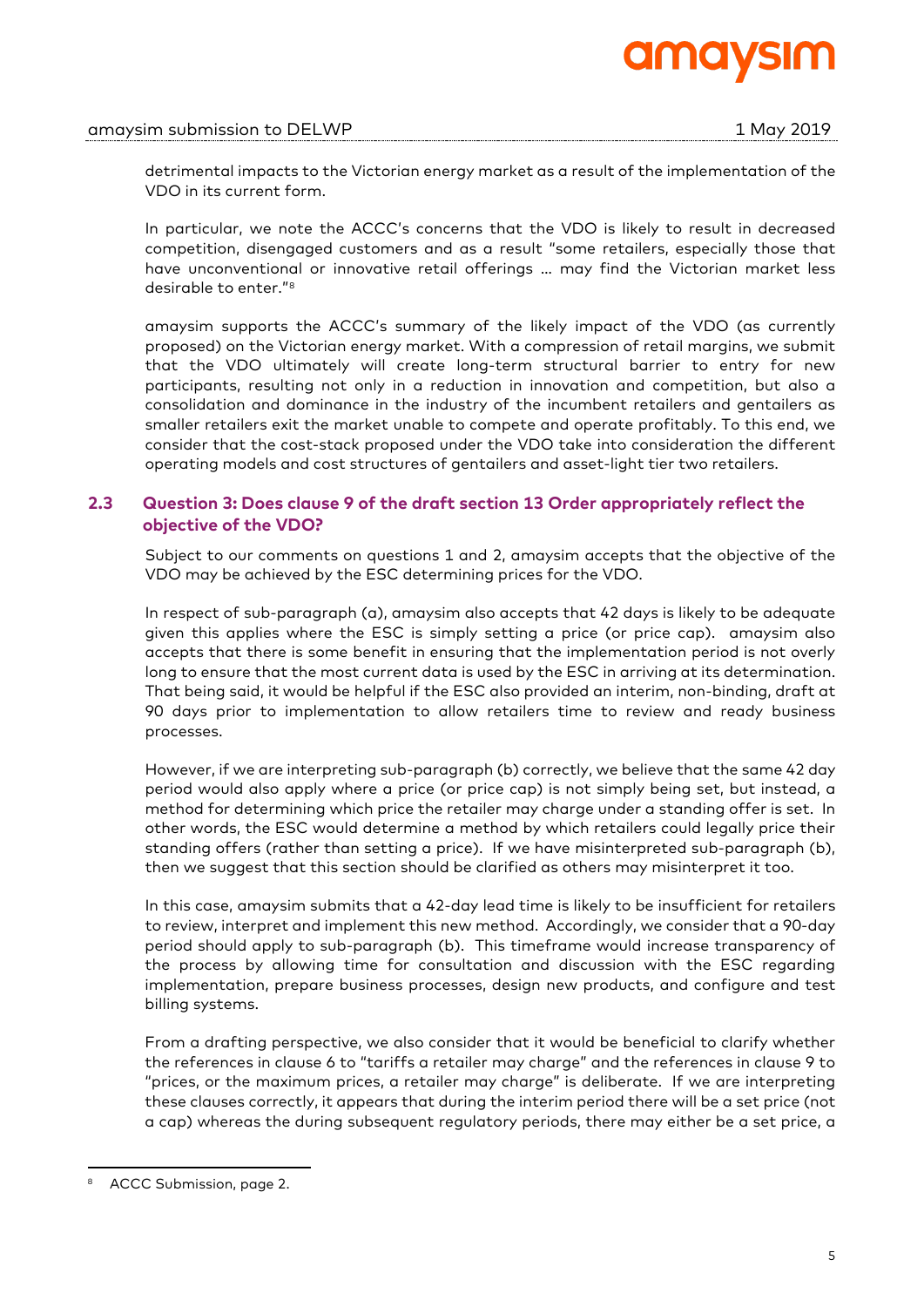

## amaysim submission to DELWP 1 May 2019

cap or a method for determining or calculating the price or cap applicable to the specific retailer.

## **2.4 Question 4: What would be the implications of the alternative option – the VDO continuing to be a flat tariff (or flat tariff with controlled load tariff) only?**

amaysim does not make any submissions in relation to this question.

## **2.5 Question 5: Does the approach and methodology specified in clause 11 of the draft section 13 Order appropriately reflect the objective of the VDO?**

As mentioned above, amaysim considers that the objective of the VDO needs to be refined to ensure competition and innovation are not stifled, engaged customers are not disadvantaged by the VDO, and the VDO price is also fair and commercially viable.

That being said, we consider that the approach and methodology specified in clause 11 indeed goes some of the way to reflecting the objective of the VDO (even subject to the amendments we suggest above) and generally covers the components of the "cost stack", with some general and more specific caveats.

The general caveats are that the VDO cost methodologies proposed by the ESC in its Draft Advice are generally biased towards major retailers and do not allow or encourage innovative product offerings. amaysim submits that a general interpretation provision should be included in clause 11 which requires the ESC to reverse out any inherent major retailer or gentailer bias and a further limb should be included in sub-clause (4) which makes an allowance for the reasonable costs of innovation.

Set out below are some specific caveats on various elements of the cost stack:

- **Sub-clause 3** We submit that the reference to "efficient costs of a retailer" is an unusual phrase (typically, a retailer itself would be efficient, rather than its costs). The phrase also leaves open whether this is a subjective or objective test. We also note that retail operating margin is not a "cost" to a retailer. amaysim submits that this phrase might be better expressed as "based on the costs of a reasonably efficient retailer, earning a retail operating margin consistent with the principles set out in sub-clause 6 below".
- **Sub-clause 4** amaysim makes the following submissions in relation to the cost-stack set out in sub-clause 4:

## **Paragraph (a) Wholesale costs**

amaysim submits that further clarification in relation to the wholesale cost line of the cost stack is required, in much the same way that the draft section 13 Order provides further in clarity in relation to customer acquisition and retention costs and retail operating margins. This is because one size does not fit all when it comes to wholesale costs. Pure retailers, such as amaysim, do not have any generating capacity, relying instead on generators and other counterparties to hedge (typically using load following hedges) their exposure to spot market volatility. This makes pure retailers "price takers", with very limited scope to control wholesale costs. Our current wholesale costs are locked in for at least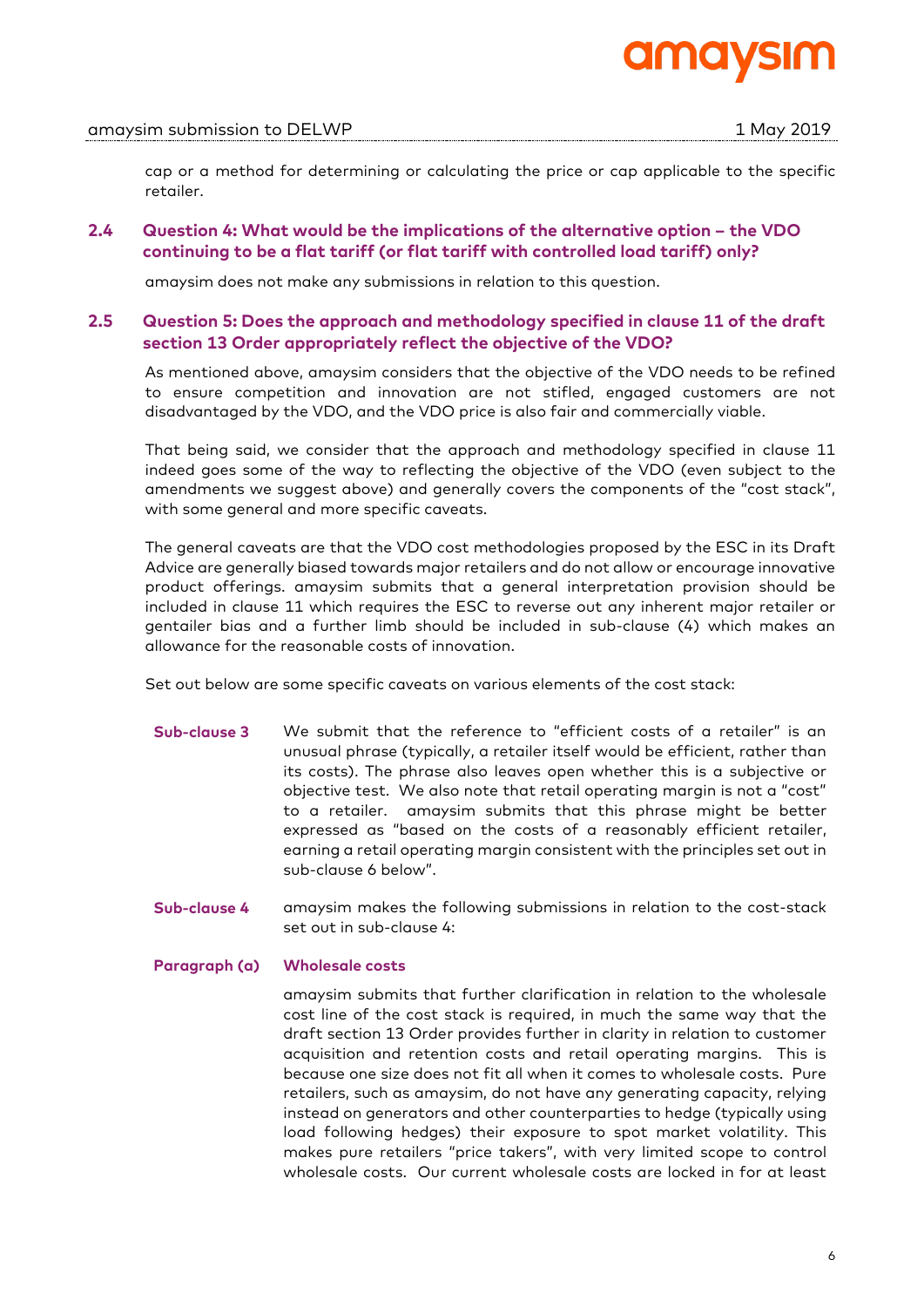

twelve months ahead, so our ability to change them in response to the VDO is essentially non-existent. This is an important point of difference between tier two retailers and the major energy retailers (i.e. the gentailers).

We submitted to the ESC that its proposed cost-methodology is heavily weighted to a substantial and mature generator profile, and often supported by management of wholesale costs. This cost-methodology bias does not consider the "efficient costs of a [tier two] retailer". To this end, amaysim submits that the section 13 Orders should specify a clear methodology for calculating wholesale costs which:

- is transparent and replicable by retailers. In particular, we strongly recommended that the draft section 13 Order specifies formula, based on multiples of observable futures prices (rather than spot prices), for the calculation of wholesale costs. This will enable all participants to quickly and easily determine the VDO price that would apply in future periods, and be able to plan and manage their commercial operations more effectively (to reduce risk). This is a feature of the GloBird submission which we broadly support;<sup>9</sup>
- expressly allows for a greater level of wholesale costs than was proposed by ESC in its Draft Advice, to reflect the additional wholesale costs which non-gentailer retailers incur (e.g. by hedging) and the costs of wholesale risk management (including, in particular, the cost of capital allocated to meeting prudential and credit support requirements); and
- specifies that ESC must have regard to the most current available load data (being all relevant pricing data up to the date of the relevant VDO calculation or as near as possible).

## **Paragraph (d) Retail operating costs**

Similarly, amaysim submits that the draft section 13 Orders should provide greater clarity to the ESC on the appropriate cost methodology for retail operating costs.In particular, the VDO cost methodologies should consider and allow for:

• more retail operating costs, in particular an allowance be included for the purchase of non-current assets (ie the purchase of capital assets) and a larger allowance generally for retail operating costs to reflect significant cost increases in the 2018/19 financial year. In particular, we note that the proposed retail operating costs set out in the ESC Draft Advice is based on the ACCC's REPI analysis which finishes at 2017/18. amaysim and other market participants have seen significant increases in costs in the 2018/19 financial year, in particular in the area of bad debts. The section 13 Orders should also specifically provide an allowance for the purchase of non-current assets via an allowance for depreciation and amortisation. Importantly, depreciation and amortisation can be reliably measured

 <sup>9</sup> Public forum GloBird Energy presentation slides, 25 March 2019 available at: https://www.esc.vic.gov.au/sites/default/files/documents/VDO%20-%20Draft%20advice%20- %20public%20forum%20presentation%20-%20GloBird%20Energy%20-%2020190325.pdf.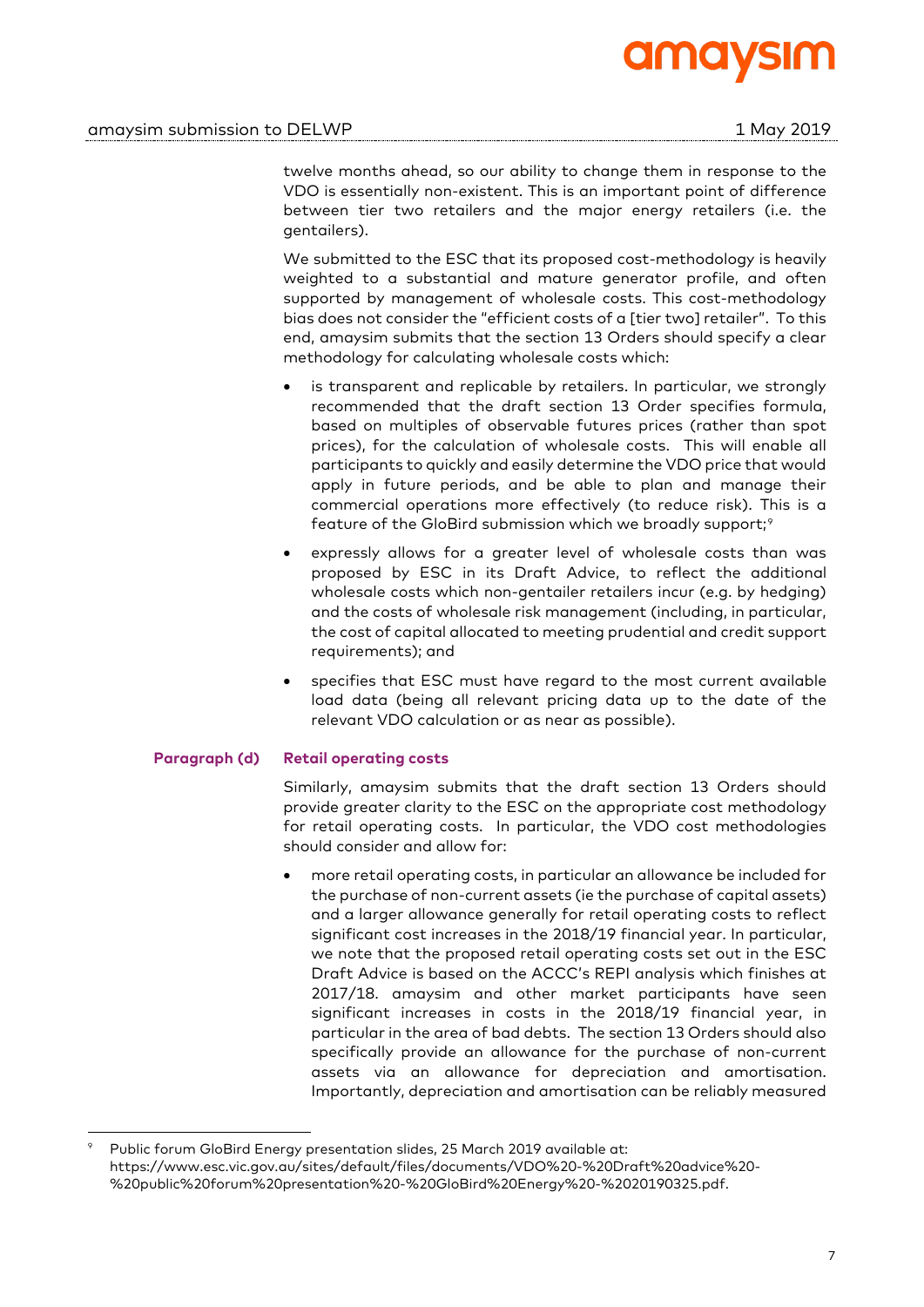

and substantiated, given the application of applicable accounting standards and most energy retailers, if not all, have depreciation and amortisation audited in preparing financial statements; and

• "reasonable (having regard to all of the circumstances, including the different circumstances faced by retailers of varying scale)" rather than "modest" customer acquisition or retention costs. We note that the various limbs of sub-paragraph (5) talk in terms of "reasonableness" and being "not excessive" rather than "modesty", which is inherently small or limited whether or not it is reasonable in the circumstances. We highlight that smaller retailers often have more "activities that give rise to costs" such as costs to acquire customers or invest more in customer service, as compared to the large retailers who have the full benefit of a long investment in brand and services due to time-in-market and scale. These additional costs are "not unnecessarily incurred" and are a reasonable expense in the smaller retailer business model to maintain sustainability. Failure to account for these reasonable costs will force retailers to shift their focus away from innovative solutions and investment in the industry and customer service. These are the first "activities that give rise to costs" that will be cut as retailers attempt to align with the VDO price. To this end, we encourage the DELWP to provide leniency for additional investment in innovation and customer service in its assessment of the VDO cost methodology.

## **Paragraph (e) Retail operating margin**

We submit that for the purposes of this subsection and sub-clause 6, in determining the "maximum retail operating margin" a retailer may earn, the reference to what is "reasonable in all the circumstances" should include the fact that the electricity market includes both large gentailers who might be encouraged by the VDO to simply shift forgone retail margin into their wholesale book and have the benefit of very strong balance sheets, cashflows, sticky customer bases and sophisticated support infrastructure, and smaller tier two retailers who already struggle to compete with the larger retailers and gentailers but are nonetheless vital to ensuring the major energy retailers are not able to utilise their market dominance to the detriment of consumers. We suggest this could be done by adding these underlined words: "reasonable in all the circumstances, including the different circumstances faced by retailers of varying scale".

## **2.6 Question 6: Are there any other matters the ESC should be required to consider in setting prices for the VDO?**

We submit that subscription pricing constructs should be expressly recognised as "other types of tariffs" for the purpose of tariff categorisation, as subscription pricing (such as the pricing offered by amaysim to Victorian customers) does not adopt either a flat tariff or flat tariff with a controlled load tariff.

We also reiterate the submission that we made to the ESC that subscription pricing should be excluded from the "Best Offer" rules for the following reasons: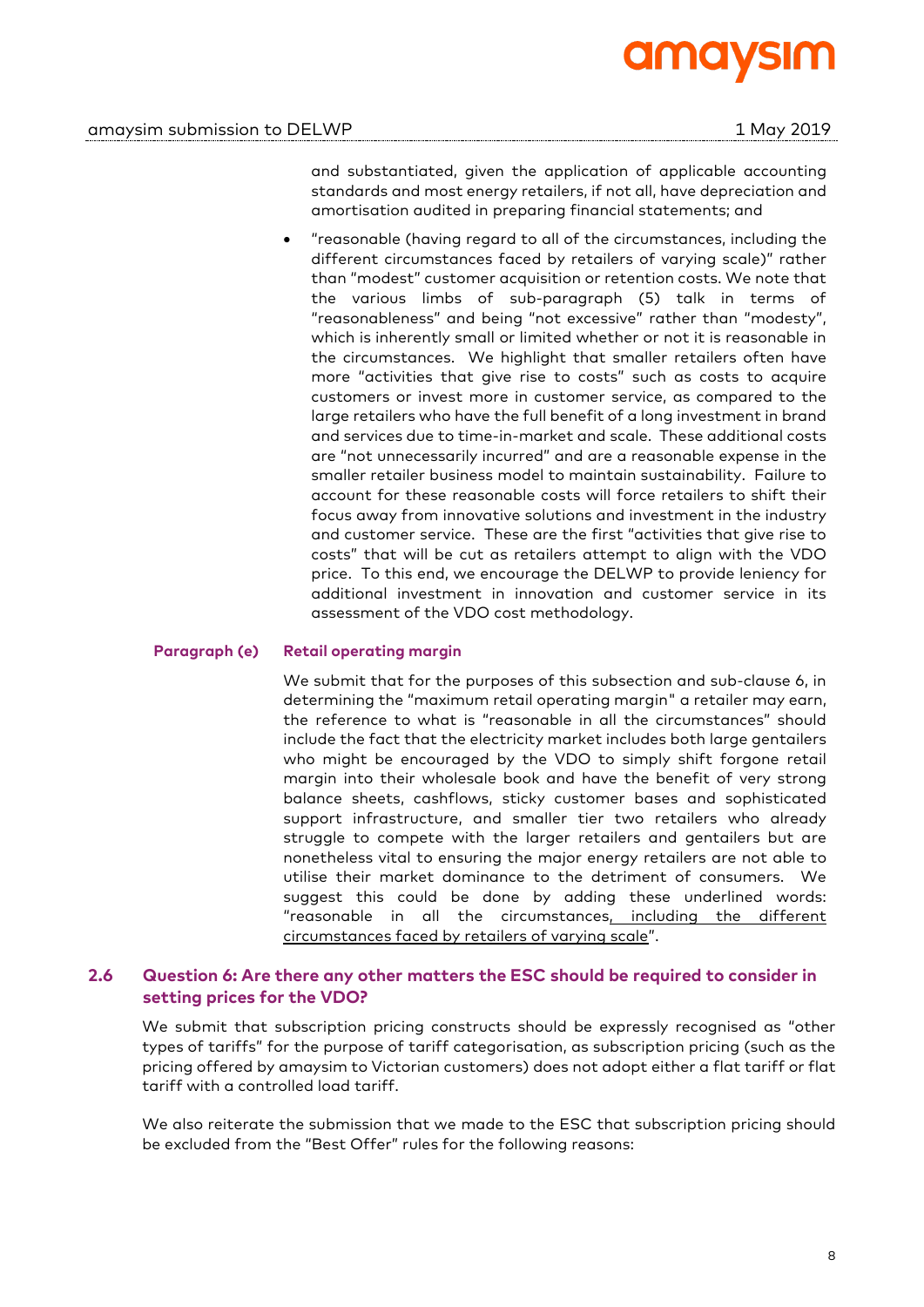

## amaysim submission to DELWP 1 May 2019

- the Best Offer rule should only apply to comparable typical market construct energy products which simply take per-unit usage and price into account in determining the bill amount; and
- subscription based products rely on investment in customer experience and value-added features which, in other markets such as telecommunications, are considered consumer benefits but which, under the VDO, would be compared to basic products which lack these benefits.

VDO pricing and the Best Offer rules cannot be viewed in isolation.

# **2.7 Question 7: Will this approach assist customers to access the VDO? Or would it be preferable to prescribe the wording on bills and if so, what should this wording be?**

amaysim supports the proposed approach to give retailers discretion in relation to the wording used on bills to inform customers on how they can access the VDO.

Prescriptive wording, when used on a mass scale across retailers of all sizes, has the potential to cause customer confusion as retailers are unable to tailor bills to cater for different customers and product offerings. The other issue with prescriptive wording is that consumers are likely to, over time, ignore the words as it they become standard boilerplate. Instead, it needs to evolve to suit the circumstances and the tone of each brand.

## **2.8 Question 8: Are there any implementation issues that should be considered?**

Yes. The implementation of the VDO will require:

- significant training of all retailer employees, particularly customer service staff (which for many retailers including amaysim are located overseas). This requires significant time and resources in the current regulatory climate which will, come 1 July, see the introduction of not only the VDO but also the new Victoria Best Offer rules and the new Default Market Offer rule (for NSW, SA and QLD states). Having differing approaches for differing governing bodies creates complexity and confusion for operational staff and customers and requires thorough training and education throughout the business at all levels; and
- significant system changes to cater for the construct of the VDO, including stepping of rates depending on the Distributor region. This will impact on time and cost to implement. The complexity of the VDO construct also adds to operational training times and the additional support required post implementation.

Moreover, as with any operational change, there are always unforeseen implementation issues that arise and need to be revised and corrected throughout a transition period. We also submit that operating within multiple and different regulatory regimes across a country with a relatively small population is not efficient and adds costs which are ultimately borne by consumers.

For this, and the reasons stated above (see section 2.3), we submit that an increased leadtime from VDO price release to implementation should be adopted.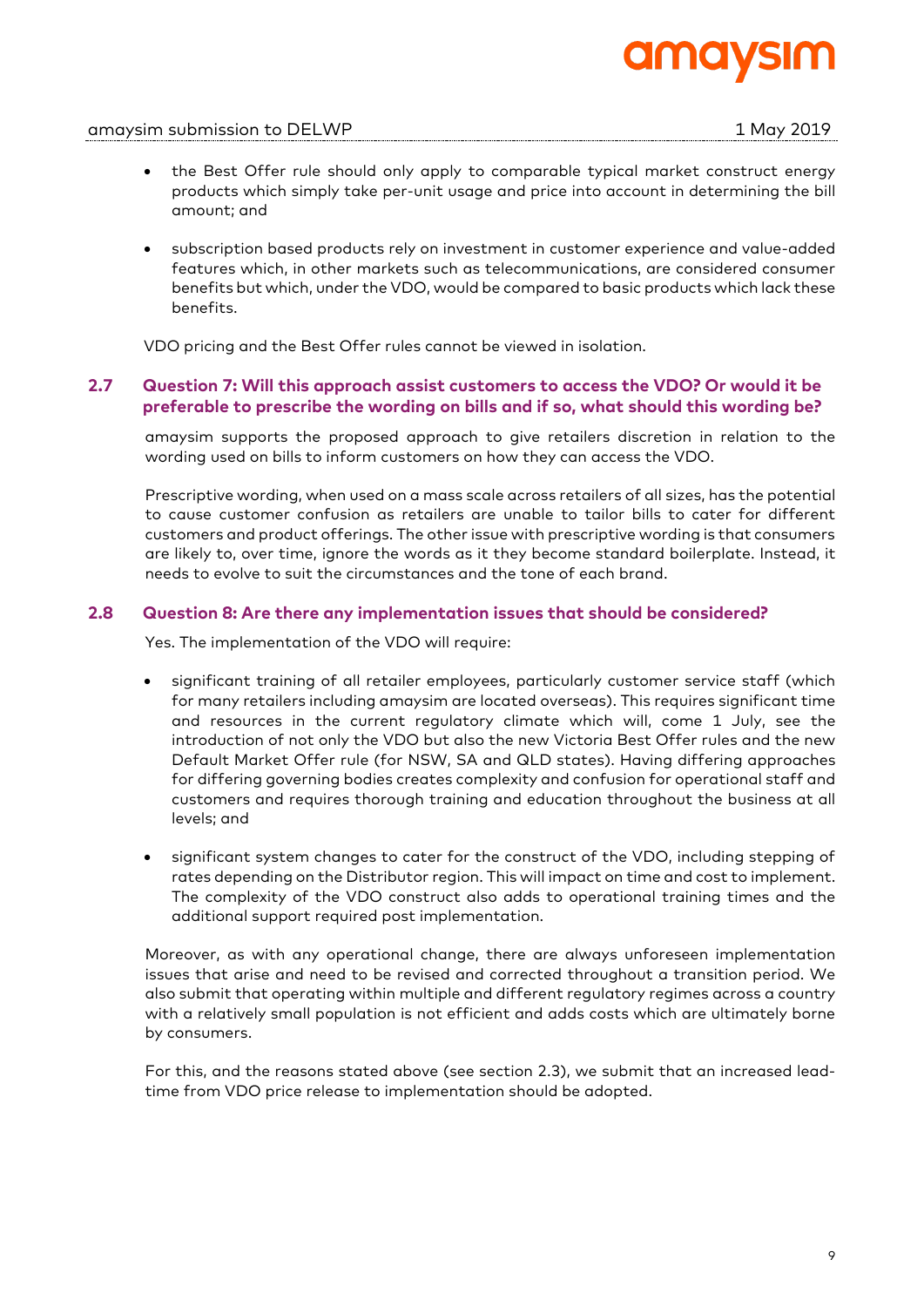

# **2.9 Question 9: Will the approach proposed in clauses 14 and 15 adequately meet the Government's intention to enable discounted offers to be easily compared?**

amaysim respectfully submits that clause 14, as currently drafted, is complicated and would benefit from further clarity on several points. The key areas which we consider would benefit from refinement and consideration are as follows:

- **Existing vs prospective customers:** No distinction is made under the proposed orders between existing and prospective customers, although it is implied by the word "gives" towards the start of paragraph 2 that the rules will apply to existing customers. The section would generally benefit from clarification as to the extent to which it applies to existing customers. For example, are the words "disclose, prior to an offer being accepted or the commencement of a discount being given" in sub-paragraph (c) intended to apply to prospective customers only?
- **Location of disclosure:** If clause 14 applies to existing customers, we consider that the clause would benefit from increased clarity about where disclosure should be made, given that sub-clause 8 only mentions "advertising" which is unlikely to apply to existing customers. Further, the word "advertising" is extremely broad, and we are concerned that it may not be possible to make the full disclosures contemplated by sub-clause (2) given their inherit breadth as drafted in all advertising mediums (such as social media tiles and banners). amaysim submits that, like the Telecommunications Consumer Protection Code,10 a lower standard of disclosure should apply in "small online advertising" such as strip, banner or tile advertising (or other equivalents).
- **Price reductions:** For clarity, we submit that the amount of the "price reduction" to be disclosed should always the greater of zero and the relevant price reduction (if any), so that the discount as against the VDO is expressed as either \$0 or a positive amount (and not a negative amount, which may confuse consumers).
- **Disclosure of calculation:** It is currently unclear what a retailer should disclose in order to comply with the requirements in clauses 14(1)(a) and (b) to disclose "how a discount is calculated". amaysim submits that this would benefit from further clarity and an example of the level of detail required. For example, would it be sufficient to say that the discount has been calculated in accordance with the section 13 Order?
- **Expression:** We note that the ACCC has been actively discouraging calculators or predictive tools on energy retailers' websites which purport to represent potential savings over a period or by comparison to other plans or products based on estimated usage. The risk is that customers come to expect (and are ultimately misled) that they will achieve a specific dollar amount of savings. This is compounded by both the interplay with the "Best Offer" rules and the fact that the VDO price will change over time. Accordingly, we consider that a percentage base discount rather than a dollar-based discount, is in most instances, preferable.

https://www.acma.gov.au/-

<sup>/</sup>media/Networks/Regulation/pdf/TCP\_code\_C628\_2015\_incorp\_Variation\_No1\_2018-pdf.pdf?la=en; see definition of "small online advertising" and specifically section 4.2.6.